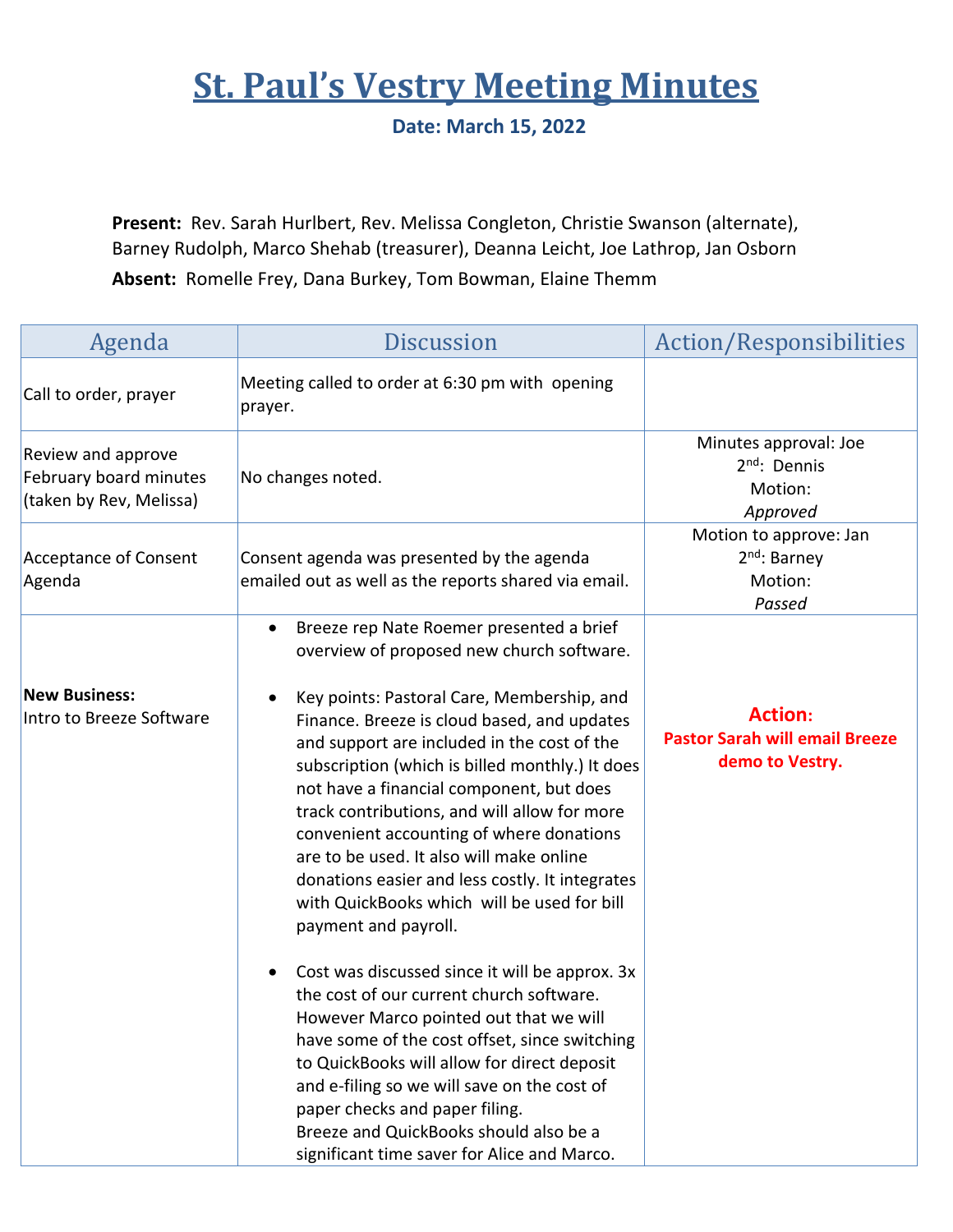| Agenda                                                                   | <b>Discussion</b>                                                                                                                                                                                                                                                                                                                                                                                                                                                                                                                                                                                                                                                                                                                                                                                                                                                                                         | Action/Responsibilities                                                                                                                           |
|--------------------------------------------------------------------------|-----------------------------------------------------------------------------------------------------------------------------------------------------------------------------------------------------------------------------------------------------------------------------------------------------------------------------------------------------------------------------------------------------------------------------------------------------------------------------------------------------------------------------------------------------------------------------------------------------------------------------------------------------------------------------------------------------------------------------------------------------------------------------------------------------------------------------------------------------------------------------------------------------------|---------------------------------------------------------------------------------------------------------------------------------------------------|
|                                                                          | The Powerchurch software that we use now<br>is cumbersome and does not have all the<br>applications we need. All our data can be<br>transferred from Powerchurch to Breeze.                                                                                                                                                                                                                                                                                                                                                                                                                                                                                                                                                                                                                                                                                                                               | A motion was made by Joe to<br>purchase Breeze and QuickBooks<br>and transfer our data from<br>Powerchurch.<br>$2^{nd}$ : Jan<br>Motion: Approved |
| <b>Finance Report:</b><br>Approve February<br>Financials as<br>presented | Treasurer Marco reported:<br>February pledges were down so<br>contributions are a bit behind so far for the<br>year. A contribution from the endowment<br>had to be used for cash.<br>Our investments are slightly down due to the<br>war between Russia and Ukraine and the<br>current state of the US economy.<br>We are still hoping to receive another<br>$\bullet$<br>\$10,000 grant from the diocese to go<br>towards the new boiler expense, but an<br>internal audit has to be completed first.<br>Sexton Terry's wages are higher so far ytd<br>due to his work for the warming shelter.<br>Pastor Sarah advised that M&O funds can be<br>used to offset the overage since the shelter<br>was an outreach program.<br>Question: Barney asked what the "Restricted Funds"<br>on the Balance Sheet are? Discussion followed about<br>what the different funds can be used for, e.g. music,<br>etc. | <b>February Financials Accepted:</b><br>Motion: Dennis<br>$2nd$ : Jan<br>Motion: Approved                                                         |
| Topic: Update on Hiring a<br>Choir Director                              | Pastor Sarah advised that the H.R.<br>Committee met recently to discuss the open<br>choir director position. They are working<br>with her and organist Julie to create a job<br>description and agreement. They hope to<br>post the opening by Easter with a goal to<br>have someone hired by this summer and<br>have the next phase of how our choir will<br>look by this fall.                                                                                                                                                                                                                                                                                                                                                                                                                                                                                                                          | <b>Action:</b><br>More updates to follow in future<br>meetings.                                                                                   |